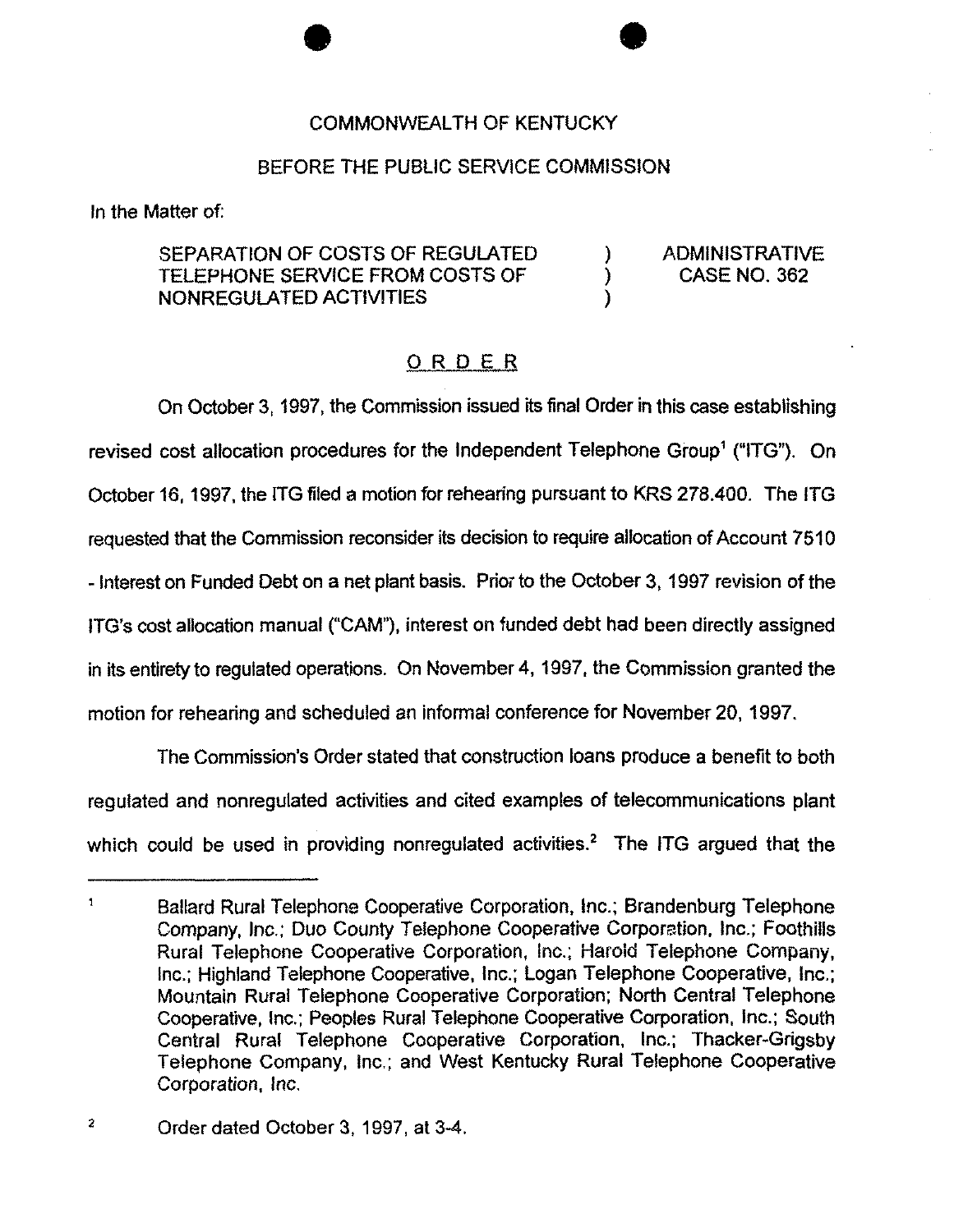examples cited by the Commission had not, in all cases, been financed or if they had, the financing had been retired. $3$ 

On November 20, 1997, an informal conference was held to discuss the issue.<sup>4</sup> During the informal conference the ITG further explained why interest expense on its construction loans should not be allocated. The ITG referred to the Code of Federal Regulations, Section 1735.17, which states the restrictions the Rural Utility Service ("RUS"). (formerly the Rural Electrification Agency) places upon borrowers regarding the use of loan proceeds. The ITG also stated that the financing of units of plant not specifically allowed through RUS loans was accomplished through the use of equity. Finally, the ITG summarized the procedures for applying for, receiving, and disbursing loan proceeds. This summary was intended to show that loan funds have not been commingled with company funds at any time. The ITG's presentation supported its position that RUS loans were not used to finance units of plant previously regulated but now deregulated. However, it is clear that some regulated plant constructed with RUS loans benefits nonregulated services, such as voice mail and Internet access, provided by the ITG companies. Nonetheless, the ITG stressed that these services compensate the regulated network via basic local service rates.

The Federal Communications Commission ("FCC") recognized the need to allocate a portion of telecommunications plant to nonregulated activities in its order in CC Docket

 $\overline{\mathbf{3}}$ ITG's Motion at 2.

 $\overline{\mathbf{4}}$ informal Conference Memo dated November 24, 1997.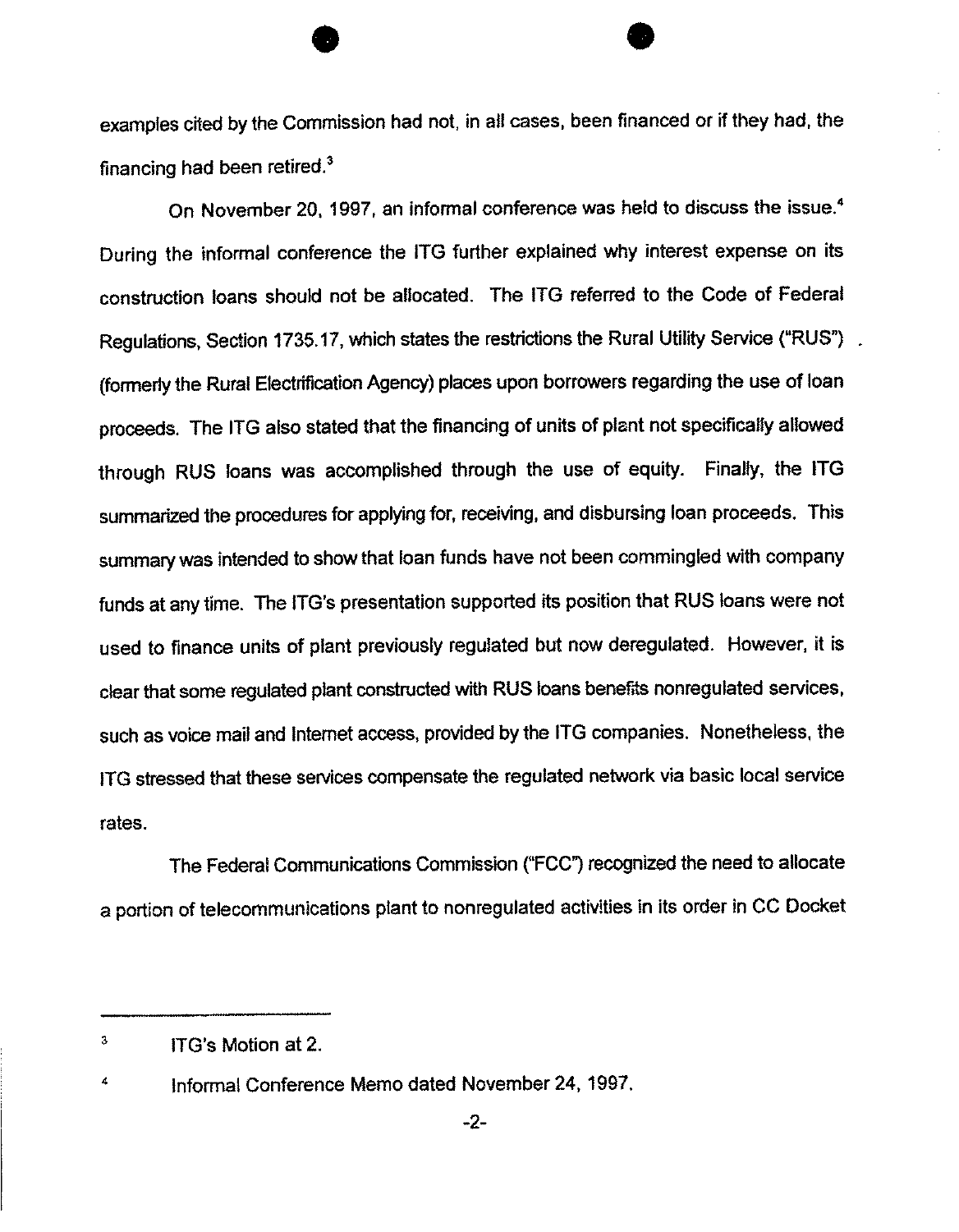86-111.<sup>5</sup> In that docket, the FCC required that telephone plant investment be allocated based on forward looking relative use measures. This allocation is codified in Part 64, paragraph 64.901(4) of the FCC's rules.

The Commission has endeavored to establish cost allocation procedures for small companies which do not place an unreasonable burden on their accounting systems and personnel. Requiring allocation of ITG plant based upon relative usage represents such a burden. Nonregulated usage of regulated plant at this time is de minimis, and coilection of such data would not be productive.

Net plant value has no relationship to existing debt, and nonregulated activities have been financed with equity rather than construction loans. Consequently, using an allocator for funded debt based upon existing net plant values of regulated and nonreguiated plant would not provide an accurate allocation methodology.

Therefore, the Commission will grant the ITG's motion and amend the ITG CAM to allocate Interest on Funded Debt-Account 7510 to regulated activities in its entirety. However, this decision should not be interpreted as a lessening of the Commission's concern about cross-subsidization nor of its vigilance in ensuring that captive ratepayers do not finance telephone companies' nonregulated ventures. At some future time it may be appropriate to require the ITG companies to incorporate some allocation methodology to recognize nonreguiated use of regulated plant

 $\tilde{\mathbf{5}}$ CC Docket 86-111, Separations of Costs of Regulated Service From Costs of Nonregulated Activities. Amendment of Part 31, The Uniform System of Accounts for Class A and Class B Telephone Companies to Provide for Nonregulated Activities and to Provide for Transactions Between Telephone Companies and Their Affiliates.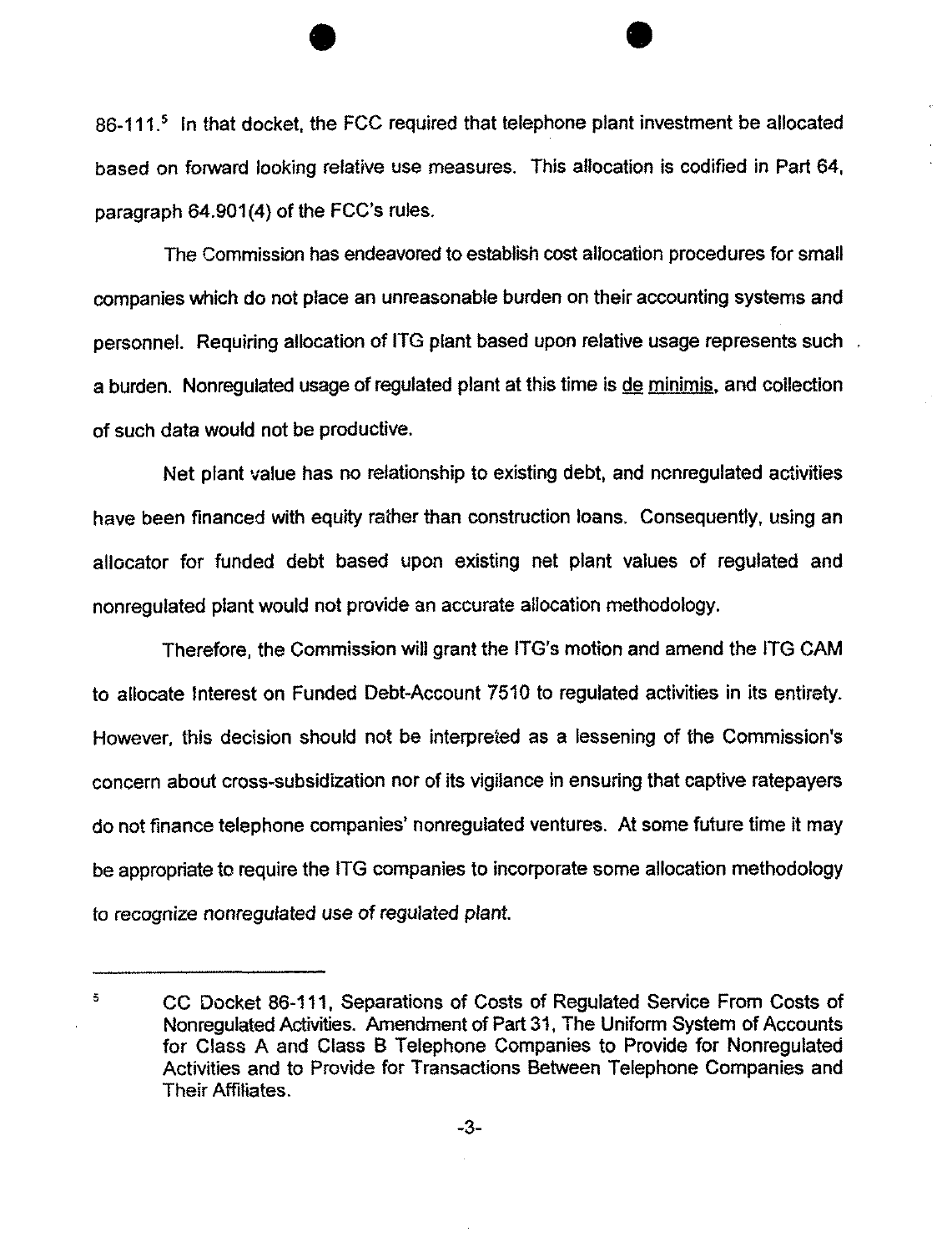The Commission, having been otherwise sufficiently advised, HEREBY ORDERS that the iTG CAM issued by Order on October 3, 1997 shall be amended to reflect the allocation of Interest on Funded Debt-Account 7510 to regulated activities in total. Attached to this Order is a copy of the amended page.

Done at Frankfort, Kentucky, this 22nd day of January, 1998.

By the Commission

ATTEST:

Executive Direc